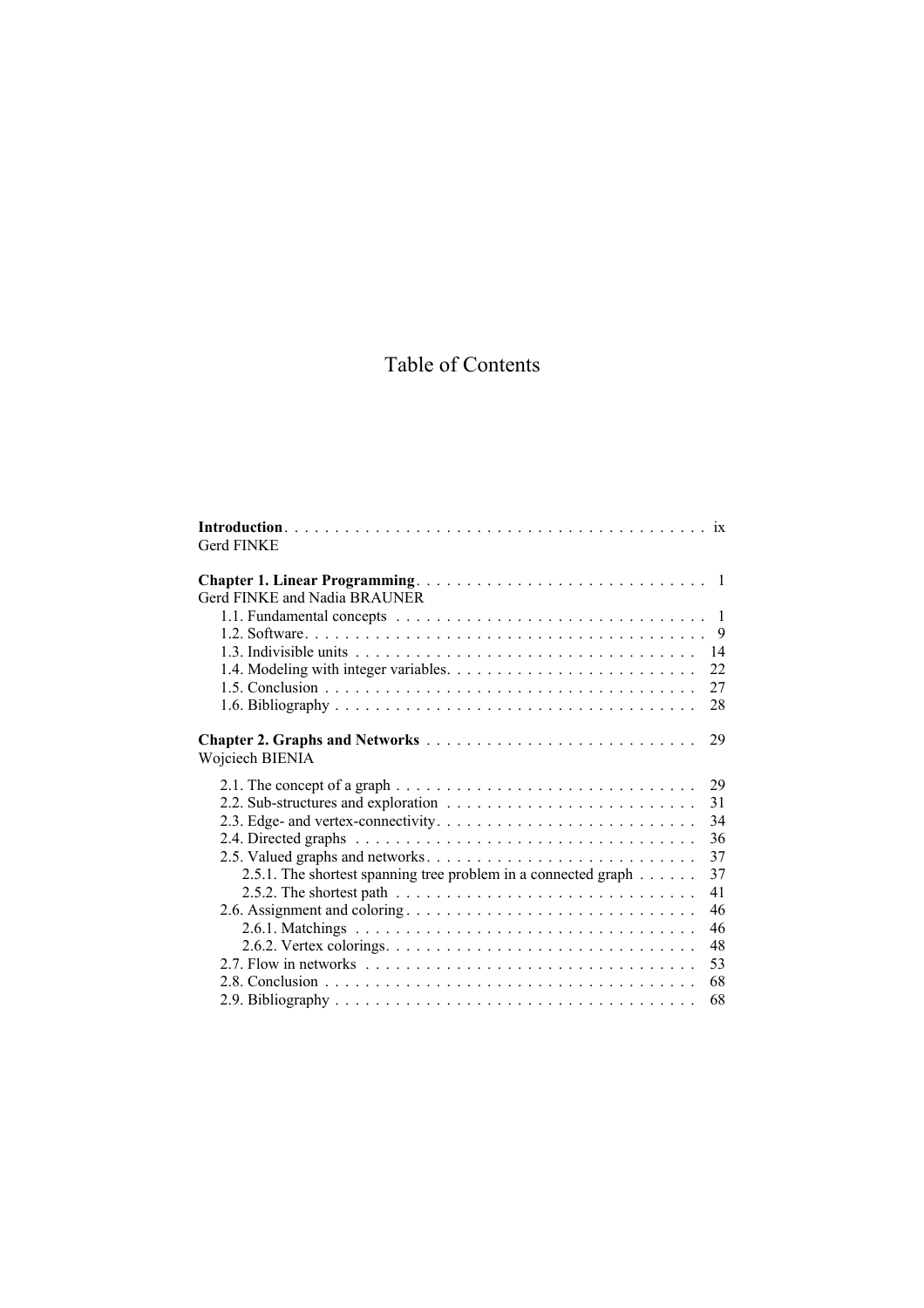vi Operations Research and Networks

| <b>Chapter 3. Classical Combinatorial Problems and Solution Techniques</b><br>71<br>Clarisse DHAENENS, Marie-Laure ESPINOUSE and Bernard PENZ |  |
|-----------------------------------------------------------------------------------------------------------------------------------------------|--|
| 71                                                                                                                                            |  |
| 72                                                                                                                                            |  |
| 72                                                                                                                                            |  |
| 3.2.2. Combinatorial optimization problems in graph theory<br>72                                                                              |  |
| 73                                                                                                                                            |  |
| 74                                                                                                                                            |  |
| 75                                                                                                                                            |  |
| 76                                                                                                                                            |  |
| 77                                                                                                                                            |  |
| 80                                                                                                                                            |  |
| 80                                                                                                                                            |  |
| 81                                                                                                                                            |  |
| 81                                                                                                                                            |  |
| 83                                                                                                                                            |  |
| 90                                                                                                                                            |  |
|                                                                                                                                               |  |
|                                                                                                                                               |  |
|                                                                                                                                               |  |
| Lionel DUPONT                                                                                                                                 |  |
|                                                                                                                                               |  |
|                                                                                                                                               |  |
|                                                                                                                                               |  |
|                                                                                                                                               |  |
|                                                                                                                                               |  |
|                                                                                                                                               |  |
|                                                                                                                                               |  |
|                                                                                                                                               |  |
|                                                                                                                                               |  |
|                                                                                                                                               |  |
| 4.4.1. Representation on the graph PERT/CPM 117                                                                                               |  |
|                                                                                                                                               |  |
|                                                                                                                                               |  |
|                                                                                                                                               |  |
|                                                                                                                                               |  |
|                                                                                                                                               |  |
|                                                                                                                                               |  |
| 4.7. Sequencing with cumultative constraints: serial methods 126                                                                              |  |
|                                                                                                                                               |  |
|                                                                                                                                               |  |
|                                                                                                                                               |  |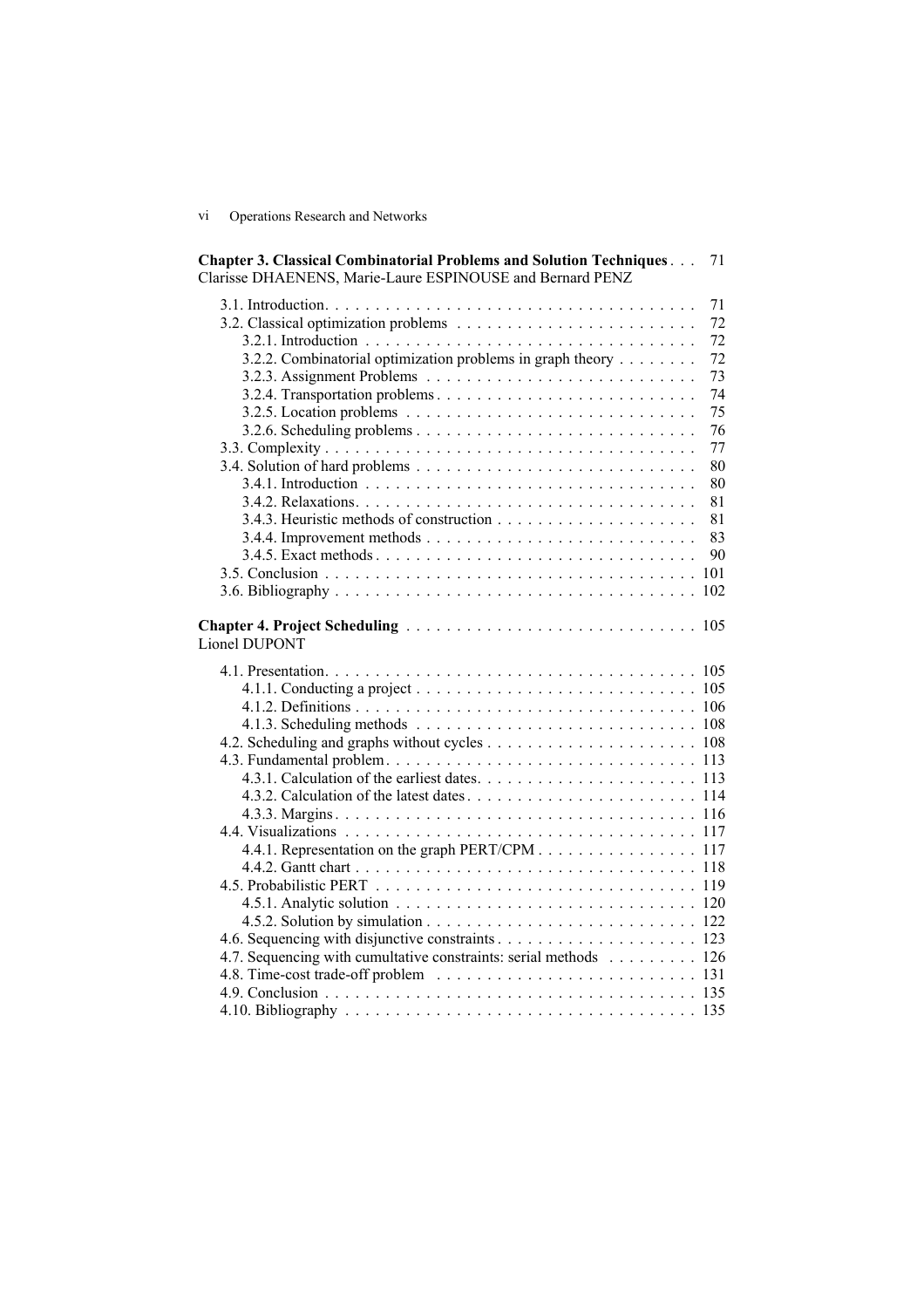| <b>Chapter 5. Operations Management in Transportation Networks 137</b><br><b>Jacques DESROSIERS</b>                                                                                                                                                                                                                                                                                                                                                              |  |
|------------------------------------------------------------------------------------------------------------------------------------------------------------------------------------------------------------------------------------------------------------------------------------------------------------------------------------------------------------------------------------------------------------------------------------------------------------------|--|
| 5.1.2. University–industry: a winning partnership 138<br>5.2.2. The shortest path problem with time windows 140<br>5.2.4. A generic algorithm. $\ldots \ldots \ldots \ldots \ldots \ldots \ldots \ldots \ldots \ldots 142$<br>5.3.1. Local restrictions and global constraints 145<br>5.3.3. Solutions satisfying the integrality constraints 150<br>5.4.1. A few words on the extension functions 151<br>5.5. Applications in large transportation networks 156 |  |
| Chapter 6. Pickup and Delivery Problems with Services on Nodes or Arcs<br>Alain HERTZ and Michel MITTAZ                                                                                                                                                                                                                                                                                                                                                          |  |
| 6.2.2. Vehicle tours with capacity constraints 170<br>6.3.2. The rural postman problem $\ldots \ldots \ldots \ldots \ldots \ldots \ldots \ldots \ldots 177$<br>6.3.3. Arc routing problems with capacity constraints 183                                                                                                                                                                                                                                         |  |
| Alexandre CAMINADA, Jin-Kao HAO, Jean-Luc LUTTON and Vincent MARTIN                                                                                                                                                                                                                                                                                                                                                                                              |  |
| 7.3. Topology and dimensioning of the nominal network 193                                                                                                                                                                                                                                                                                                                                                                                                        |  |